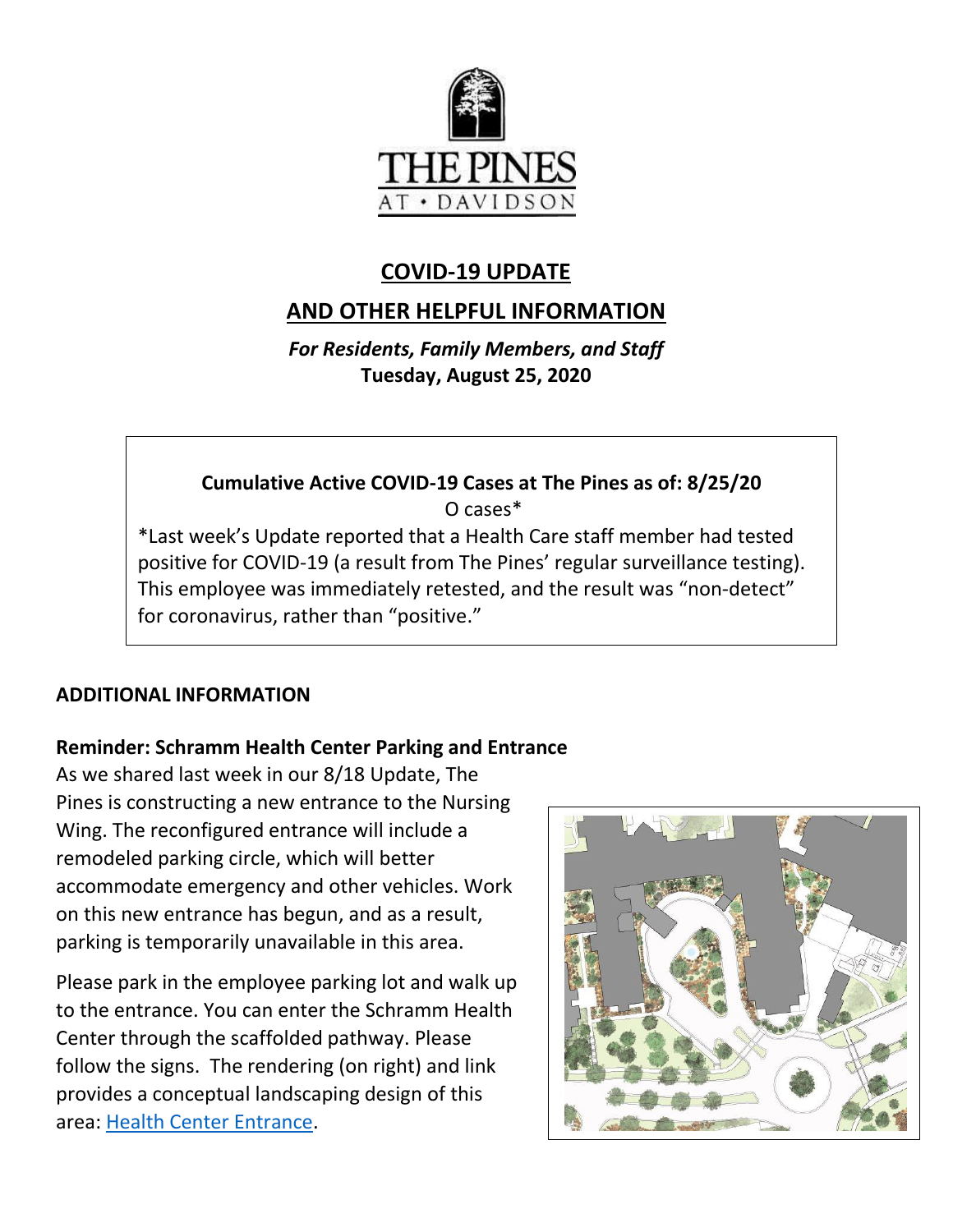## **Construction Corner**

The following link is to the most recent report provided by Rodgers Builders regarding our current renovation and expansion project: [Report.](https://www.mycommunity-center.com/filephotos/463/2020-08-21%20Weekly%20Update.pdf) Below are some highlights from this report:

- **Healthcare**: Second floor casework and plumbing continues; flooring installation and painting of doors for first floor continues.
- **Villa 1:** Working on covered parking; brick installation, sanding/finishing of drywall and prime paint continues.
- **Villa 2:** Working on covered parking; siding installation is almost complete; paint and casework install to continue.
- **New Davidson Room:** Overhead inspections to be completed on first floor; miscellaneous steel installation taking place.
- **Fitness Center**: Skylight installation continues; brick installation begins; interior framing is complete.
- **Sitework**: Demolition begins at the Health Center loop drive; sidewalks and site lighting all areas at Health Center begins; curb work to continue around Villa 1.

*Photos (clockwise from left): new Game Room, Villa 2 interior; paths behind new Nursing Wing; expanded Fitness Room and Rooftop Terrace.*